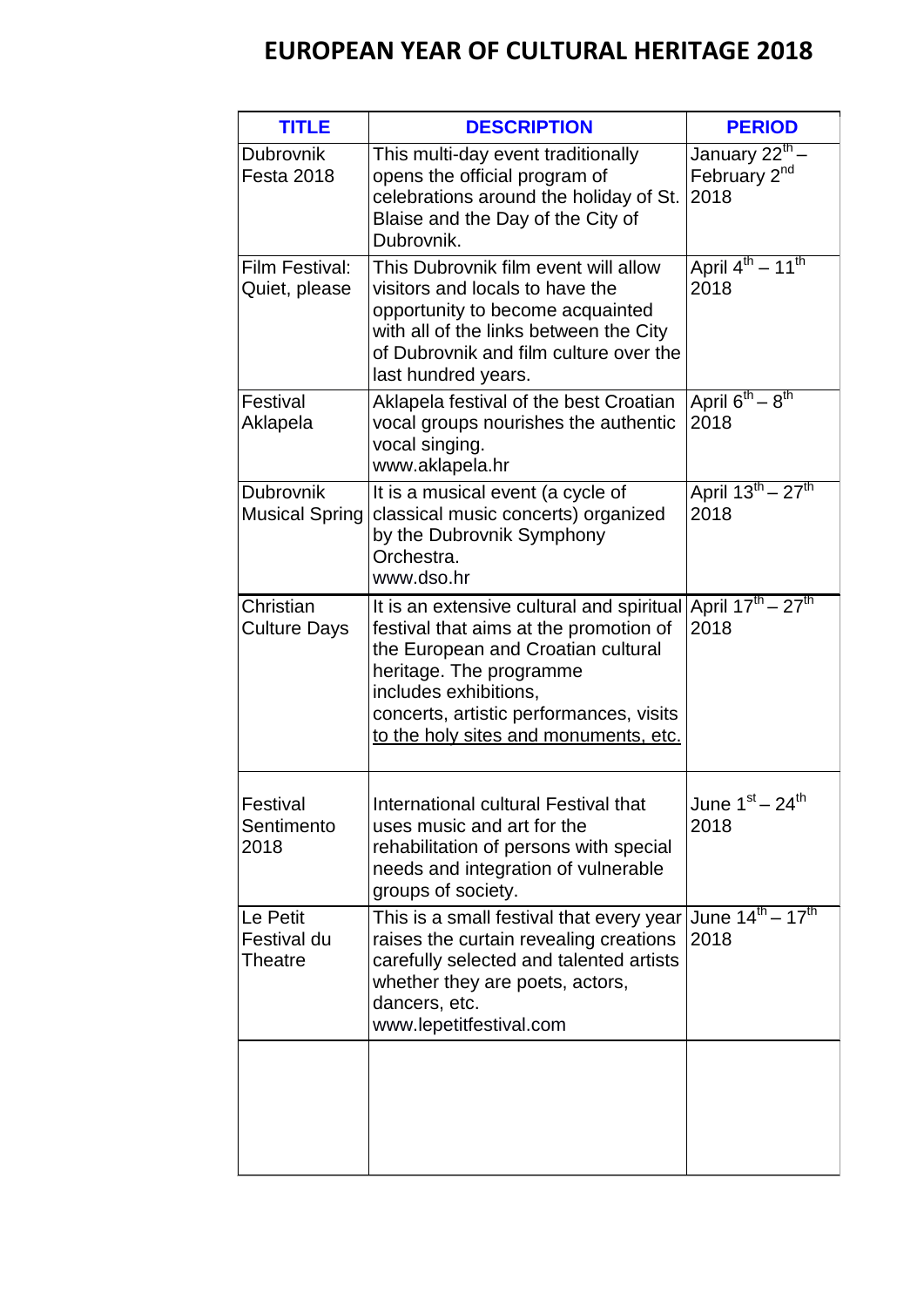## **EUROPEAN YEAR OF CULTURAL HERITAGE 2018**

| Midsummer<br>Scene                                                                 | This is an established theatre festival<br>held in English that uses one of the<br>most beautiful stage ambiences -<br>Dubrovnik's St. Lawrence Fortress -<br>which is the stage for Shakespeare's<br>most well-known dramas, realized<br>through the cooperation of British and<br>Croatian theatre artists.                | June 21 <sup>st</sup> - July<br>$5^{th}$ 2018                   |
|------------------------------------------------------------------------------------|------------------------------------------------------------------------------------------------------------------------------------------------------------------------------------------------------------------------------------------------------------------------------------------------------------------------------|-----------------------------------------------------------------|
| The<br>International<br>Opera Arias<br>Festival<br>Hommage<br><b>Tino Pattiera</b> | The festival is organized in the<br>memory of the world famous tenor<br>Tino Pattiera, one of the major<br>singers at the opera houses both in<br>Europe and worldwide in the first half<br>of the 20th century.<br>http://web.dso.hr/hr/                                                                                    | June 30 <sup>th</sup> - July<br>$6^{th}$ 2018                   |
| Lopud<br>Summer 2018                                                               | Music and entertainment programs<br>(Dalmatian vocal group concerts,<br>folklore performances, classical<br>music concerts and performances by<br>Croatian music entertainer) in order<br>to present the Mediterranean melody,<br>folklore and folk traditions that have<br>been cherished for ages.                         | July 1 <sup>st</sup><br>September 1 <sup>st</sup><br>2018       |
| Dubrovnik<br>Summer<br>Festival                                                    | The largest and most representative<br>cultural manifestation, not only in<br>Dubrovnik, but in all Croatia.<br>www.dubrovnik-festival.hr                                                                                                                                                                                    | July 10 <sup>th</sup> –<br>August 25 <sup>th</sup> 2018         |
| <b>Summer Film</b><br><b>School Sipan</b>                                          | The event has an international<br>character since the films, participants<br>in the program, and festival guests<br>come from Germany, Croatia, Bosnia<br>and Herzegovina, Slovenia, and the<br>United Kingdom. The festival takes<br>into account the specific situation of a<br>Dalmatian island<br>http://sipan-film.com/ | August $4^{th}$ – $14^{th}$<br>2018                             |
| Summer<br>Festival                                                                 | Dubrovnik Late The new festival that will last until<br>mid-September in order to keep the<br>presence of music and cultural<br>vibrancy in UNESCO's Dubrovnik<br>after the Dubrovnik Summer Festival.<br>www.dso.hr                                                                                                         | August 26 <sup>th</sup> -<br>September 22 <sup>th</sup><br>2018 |
|                                                                                    |                                                                                                                                                                                                                                                                                                                              |                                                                 |